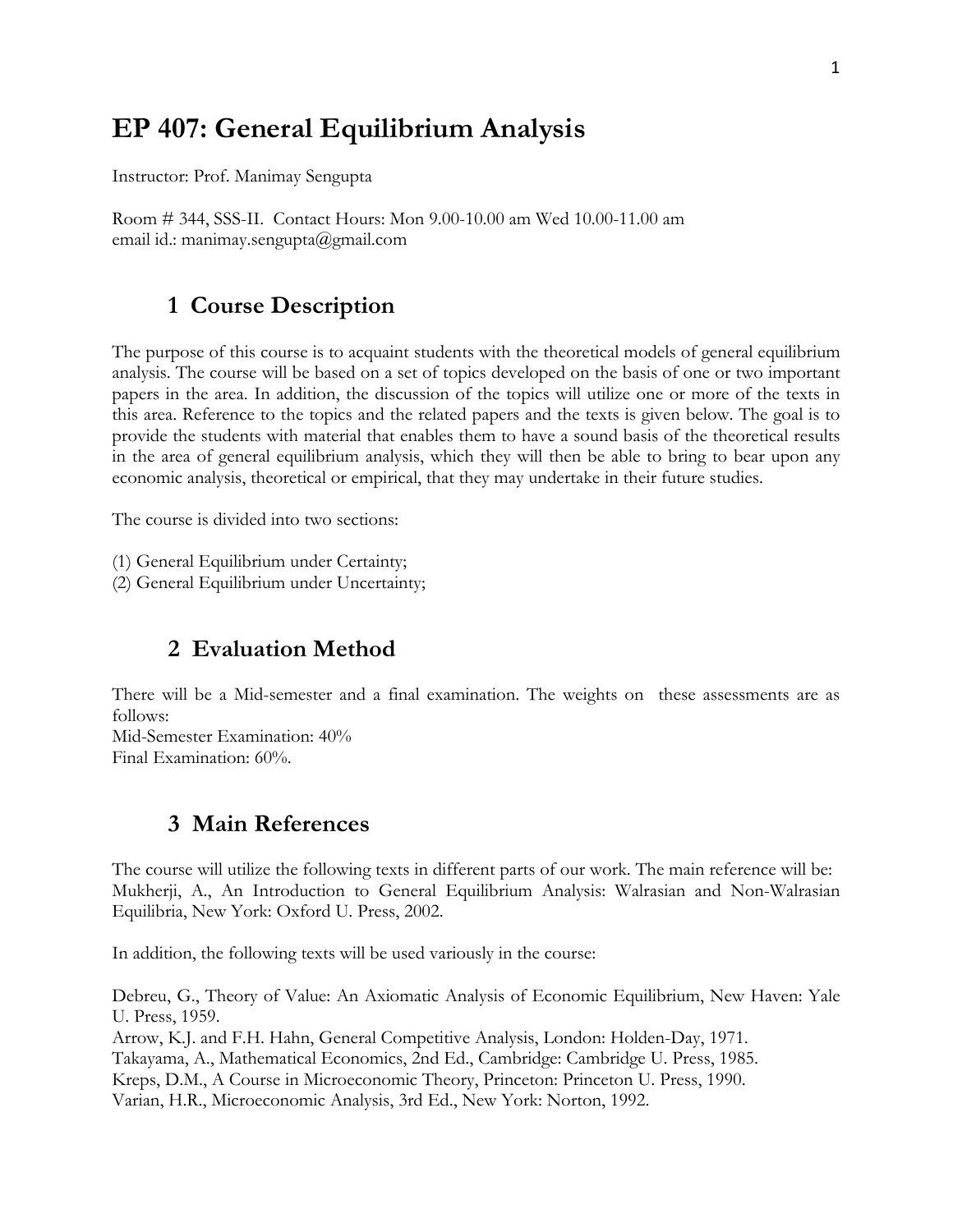Mas-Colell A., M.D. Whinston and J.R. Green, Microeconomic Theory, New York: Oxford U. Press, 1995.

The following survey articles will be used for the topics covered. These articles are from K.J. Arrow and M.D. Intriligator, Eds., Handbook of Mathematical Economics, Vols. I and II, Amsterdam: North-Holland, 1981, 1982, and W. Hildenbrand and H. Sonnenschein, Eds., Handbook of Mathematical Economics,Vol. IV, Amsterdam: North-Holland,1991.

Debreu, G.,"The Existence of Competitive Equilibrium", Vol. II. Hahn, F.H., "Stability", Vol. II. Varian, H.R., "Dynamical Systems with Application to Economics", Vol. I. Radner, R., "Equilibrium under Uncertainty", Vol.II. Magill M. and W. Shafer, "Incomplete Markets", Vol. IV.

The following texts and articles have summary reviews of most of the mathematical concepts we shall use.

Debreu, G., Theory of Value: An Axiomatic Analysis of Economic Equilibrium, New Haven: Yale U. Press, 1959.

Green J.R. and W.P. Heller, "Mathematical Analysis and Convexity with Applications to Economics", Handbook of Mathematical Economics,Vol. I.

Hildenbrand, W., and A.P. Kirman, Equilibrium Analysis, Amsterdam: North-Holland, 1988, Mathematical Appendices.

# **Topics (with brief descriptions and respective readings)**

## **Section 1: General Equilibrium Under Certainty**

## **A. The Structure and Form of General Equilibrium Analysis**

Debreu, G., "New Concepts and Techniques for Equilibrium Analysis", International Economic Review, 3 (1962), 257-273. Kreps D., A Course in Microeconomic Theory, 1990.

## **B. The Existence of Competitive Equilibrium**

Debreu, G., Theory of Value, 1959. Debreu, G., "The Existence of Competitive Equilibrium", Handbook of Mathematical Economics, Vol. II. Takayama, A., Mathematical Economics, 1985.

## **C. Welfare Properties of Competitive Equilibrium**

Debreu, G., Theory of Value, 1959. Takayama, A., Mathematical Economics, 1985. Mas-Colell A., M.D. Whinston and J.R. Green, Microeconomic Theory, 1995.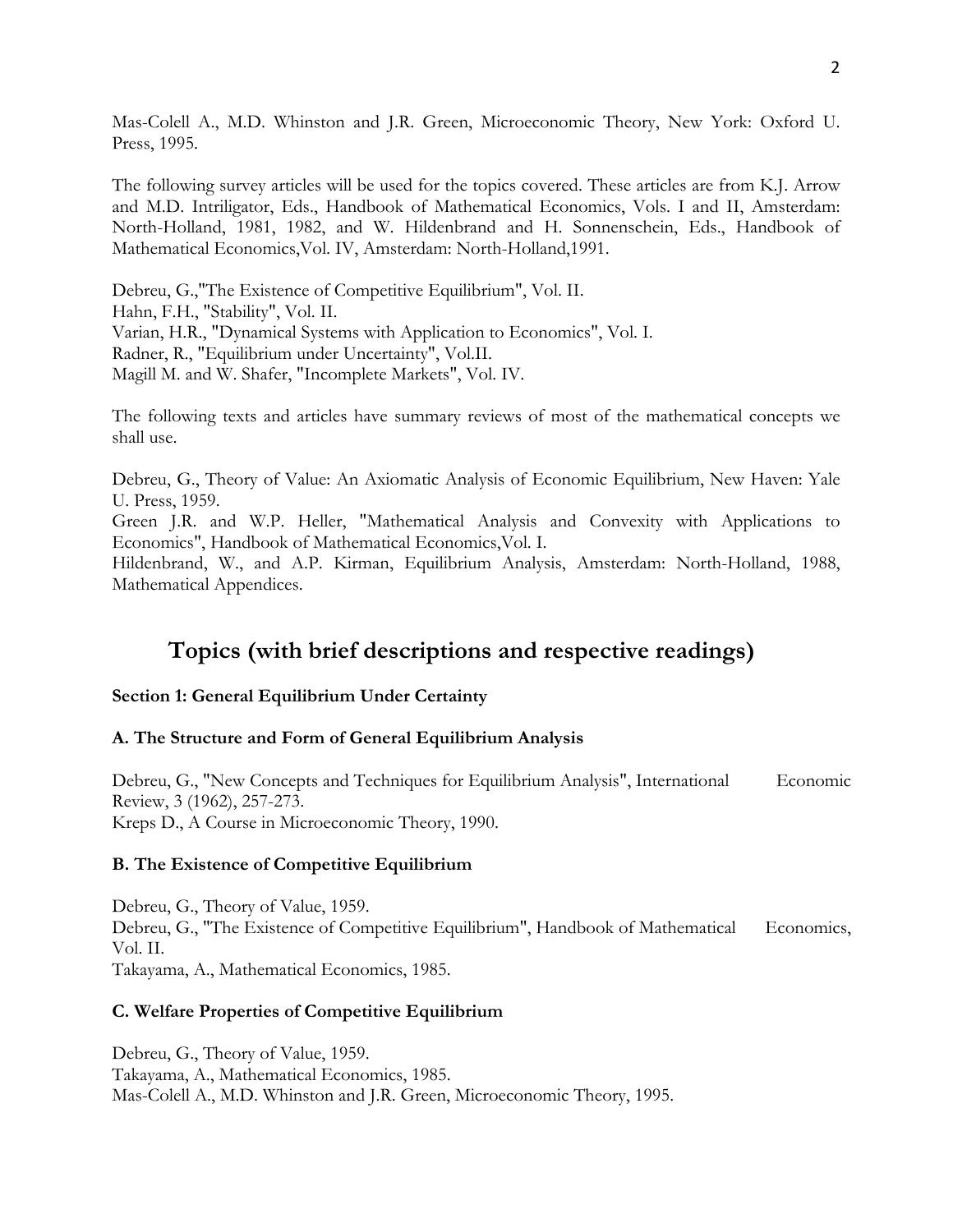Mukherji, A., An Introduction to General Equilibrium Analysis, 2002.

#### **D. General Equilibrium and the Core of an Economy**

Debreu, G. and H. Scarf, "A Limit Theorem on the Core of an Economy", International Economic Review, 4(1963), 235-246. Debreu, G. and H. Scarf, "The Limit of the Core of an Economy", in: C.B. McGuire and R. Radner, Decision and Organization, Amsterdam: North-Holland, 1972. Hidenbrand, W., "Core of an Economy", Handbook of Mathematical Economics,Vol. II. Takayama, A., Mathematical Economics, 1985.

#### **E. The Uniqueness of Competitive Equilibrium**

Arrow, K.J. and F.H. Hahn, General Competitive Analysis,1971. Takayama, A., Mathematical Economics, 1985. Mukherji, A., "On the Uniqueness of Competitive Equilibrium", Economic Theory, 10 (1997), 509-520.

#### **F. The Stability of Equilibrium**

Hahn, F.H., "Stability", Handbook of Mathematical Economics,Vol. II. Takayama, A., Mathematical Economics, 1985.

#### **Section 2: General Equilibrium under Uncertainty**

#### **A. Equilibrium with State-Contingent Markets**

Arrow, K.J., "The Role of Securities in the Optimal Allocation of Risk-Bearing", Review of Economic Studies, 31 (1964), 91-96. Debreu, G., Theory of Value, 1959. Mas-Colell A., M.D. Whinston and J.R. Green, Microeconomic Theory, 1995.

#### **B. Sequence Economies and the Radner Equilibrium**

Radner, R., "Existence of Equilibrium of Plans, Prices and Price Expectations in a Sequence of Markets", Econometrica, 40 (1972), 289-303. Radner, R., "Equilibrium under Uncertainty", Handbook of Math. Economics,Vol. II. Mas-Colell A., M.D. Whinston and J.R. Green, Microeconomic Theory, 1995.

## **C. The Fundamental Theorem of Asset Pricing and the Equivalence of Arrow-Debreu and Radner Equilibrium**

Radner, R., "Equilibrium under Uncertainty", Handbook of Math. Economics,Vol. II. Mas-Colell A., M.D. Whinston and J.R. Green, Microeconomic Theory, 1995.

Laffont, J.-J., The Economics of Uncertainty and Information, Massachusetts: MIT Press,